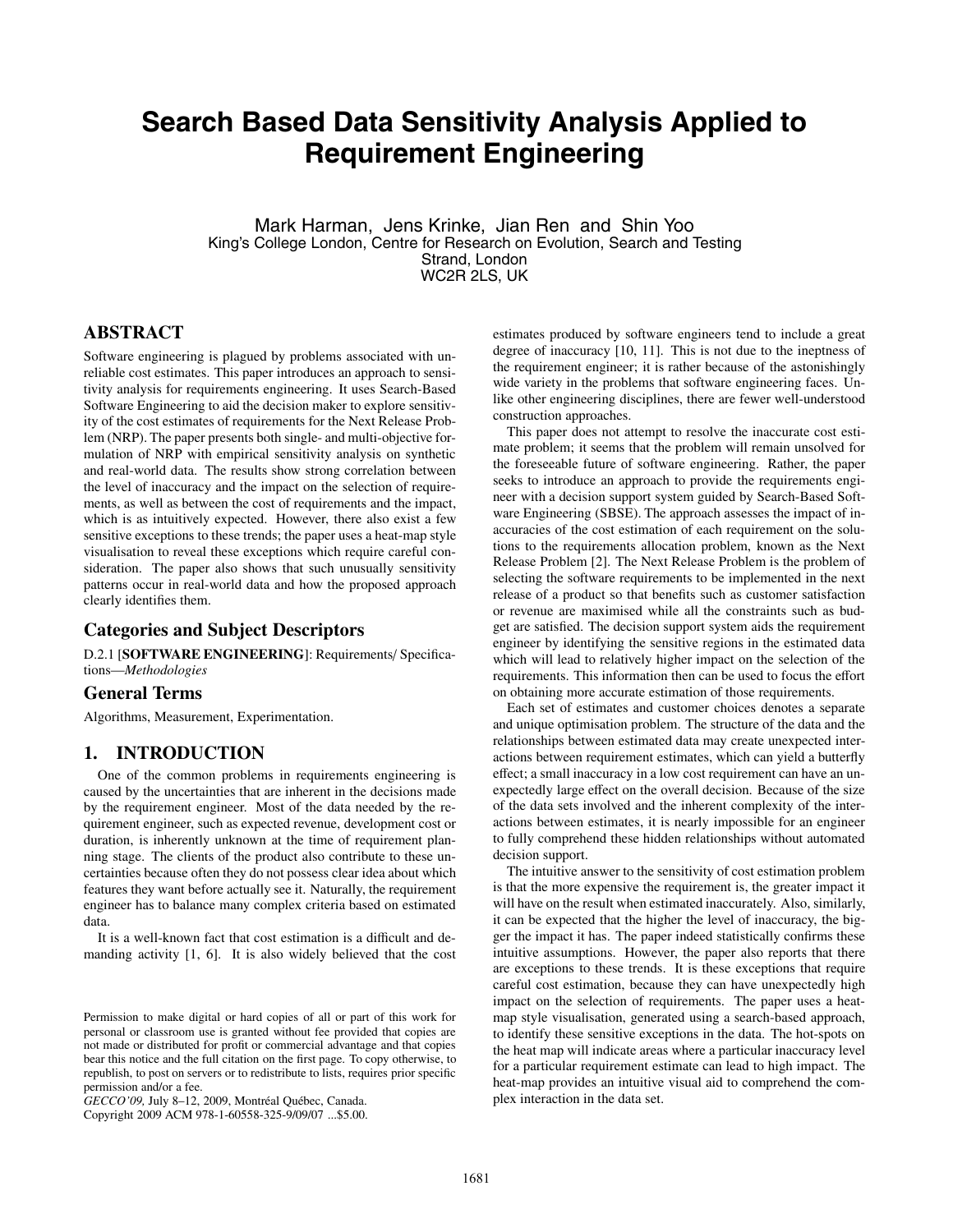The paper presents two different formulations of the problem. With the single-objective formulation, the requirements engineer assesses the impact of inaccuracy at a specific level on weighted customer satisfaction values. In this model, the requirements engineer knows the expected inaccuracy and seeks to identify overall budget levels and particular requirements that are sensitive to this. The second formulation is the multi-objective formulation in which the requirements engineer simply seeks to reduce estimated cost and increase estimated revenue, but does not know how inaccurate the estimates are likely to be. The single-objective formulation is more appropriate for a mature organisation with a history of development and a consequent knowledge of likely levels of estimate inaccuracy. The multi-objective formulation has the advantage that it can be applied without any knowledge of likely estimate inaccuracy levels.

Both formulations are applied to both synthetic and real world data. The primary contributions of the paper are as follows:

- 1. The paper shows how SBSE can be used as a technique for sensitivity analysis in requirements engineering.
- 2. The paper presents two formulations of the NRP of requirements engineering and shows how SBSE can be used for both formulations, presenting an evaluation using real world data and synthetic data.
- 3. The paper shows how heat-maps can be used to intuitively identify unexpectedly sensitive requirements estimates to guide the decision maker, providing insight into the structure of their estimate data.

## **2. BACKGROUND**

The paper presents a sensitivity analysis for two different formulations of the Next Release Problem (NRP): single-objective version and multi-objective version.

## **2.1 Single-objective Next Release Problem**

The single-objective formulation follows the definition of NRP by Bagnall et al. [2]. First, it is assumed that for an existing software system there is a set of possible software requirements, denoted by:

$$
\mathcal{R} = \{r_1, \ldots, r_n\}
$$

For the sake of simplicity, it is also assumed that there is no dependency relation between those requirements. Bagnall et al. note that any instance of NRP with dependency relation can be converted to a *basic* NRP by merging the requirements that belong to dependency chains [2].

The cost of fulfilling this set of requirements  $r_i$  ( $1 \le i \le n$ ) is denoted by:

$$
Cost = \{cost_1, \ldots, cost_n\}
$$

The expected revenue of every possible requirement is denoted by:  $Revenue = \{revenue_1, \ldots, revenue_n\}$ 

$$
Revenue = \{ revenue_1, \ldots, revenue_n\}
$$

The decision problem form of NRP is the question of finding the optimal subset(s) of requirements to maximise the total revenue and minimise the cost of development.

The decision vector,  $\overrightarrow{X}$ , is represented by:

$$
\overrightarrow{X} =
$$

where the *i*th element of  $\vec{X}$  is 1 if the *i*th requirement is to be implemented and 0 if it is not. Now, given an instance of the decision vector,  $\overrightarrow{X}_1$ , its fitness,  $F(\overrightarrow{X}_1)$ , is the sum of expected revenues for the requirements to be implemented by  $\overrightarrow{X_1}$ :

$$
F(\overrightarrow{X_1}) = \sum_{i=1}^n revenue_i \cdot x_i
$$

Similarly, the cost of implementing a set of requirements represented by  $\overrightarrow{X_1}$  is:

$$
cost(\overrightarrow{X_1}) = \sum_{i=1}^{n} cost_i \cdot x_i
$$

Given a budget of *b*, the single-objective NRP is a problem of finding a decision vector  $\overrightarrow{X}$  such that  $F(\overrightarrow{X})$  is maximised while satisfying *cost*( $\overrightarrow{X}$ ) ≤ *b*:

Maximise 
$$
\sum_{i=1}^{n} revenue_i \cdot x_i
$$
while subject to 
$$
\sum_{i=1}^{n} cost_i \cdot x_i \leq b
$$

## **2.2 Multi-objective Next Release Problem**

The multi-objective Next Release Problem (MONRP) is a multiobjective optimisation version of NRP. In multi-objective optimisation problems, there are multiple objectives expressed in fitness functions, which are often in conflict with each other [14]. In case of MONRP, it can be said that the expected revenue and the development cost of a product are in conflict with each other.

The multi-objective formulation is defined following Zhang et al. [18]. Unlike the single-objective formulation, the cost is no longer a constraint. In multi-objective formulation, the development cost is minimised while the expected revenue is maximised.

Maximise 
$$
\sum_{i=1}^{n} revenue_i \cdot x_i
$$
, and  
Minimise  $\sum_{i=1}^{n} cost_i \cdot x_i$ 

In multi-objective optimisation, a solution A is said to dominate a solution B if and only if A is at least equal to B in all objectives, and excels B in at least one objective. This is called Paretooptimality. As a result, a solution of a multi-objective optimisation problem is expressed in a Pareto-front, which is a set of multiple solutions that do not dominate each other.

## **3. SENSITIVITY ANALYSIS IN NRP**

Since the models used in the empirical studies are small enough to be solved quickly, a *brute force* approach is implemented for sensitivity analysis: simply modify the initial input data and run the algorithm repeatedly to see how the result changes. Figure 1 illustrates the difference between the general optimisation process and sensitivity analysis. The cost of each requirement is modified to simulate the inaccurate estimation. The data are then fed into a meta-heuristic optimisation algorithm designed for NRP, which will produce an alternative solution. The impact is then evaluated by measuring the distance between the original solution and the alternative solution.

There are two critical elements that are required in order to simulate *what-if* scenarios in which a particular estimation is inaccurate. First, the algorithm used to solve NRP has to be deterministic; otherwise it is impossible to determine whether the observed change in the result is due to the inaccurate estimation or the randomness of the algorithm.

In most (if not all) of multi-objective evolutionary algorithms, *Pseudo Random Numbers(PRNs)* are used in the procedure of evolutionary calculation. For instance, pseudo random numbers are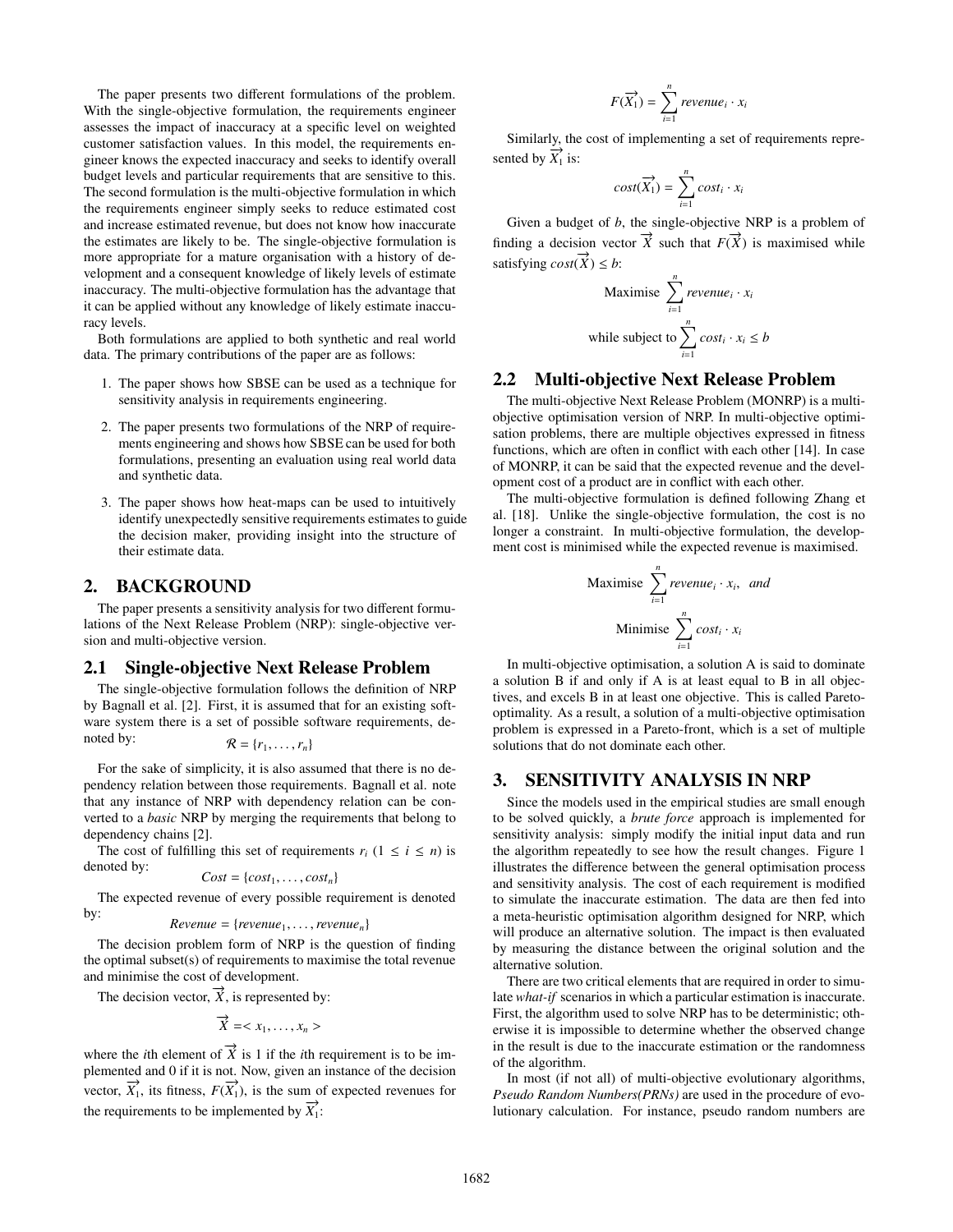

**Figure 1: Sensitivity Analysis Flow Chart**

used in generating the initial population, selecting the bits in candidates to perform mutation and crossover. Due to the inherent randomness of the evolutionary algorithms, and the fact that it cannot guarantee the global optimum, every 'run' of the implementation would provide a different result even if the input data are identical. In order to perform the sensitivity analysis, we need to distinguish the difference between the indeterminacy of the algorithm itself and the changes caused by the modification on the input data.

We introduce a fixed seed for *PRN* to provide an identical sequence of PRNs for each execution of the implementation. Because the problem definition and the problem model are not changed during the optimisation process, given the identical sequence of PRN, we ensure that the change on the result is caused by the change on the input data only.

The second element required by sensitivity analysis is a method that can measure the changes brought in by the error in quantitative manner. If it is not possible to express the changes in quantitative forms, it would also be impossible to compare the criticality of errors. The actual method of measurement is specific to the definition and representation of the problem.

With the single-objective formulation, we evaluate the difference between two decision vectors by their Hamming distance. This is possible because the greedy algorithm, which we use to solve the single-objective NRP, produces a single solution to an instance of NRP problem. However, the NSGA-II, which is the algorithm we use to solve the multi-objective NRP, does not produce a single solution, but a set of solutions that form Pareto Frontier. Therefore, the difference should be measured between two sets of solutions (two optimal fronts), not two different solutions. In order to measure the distance between two sets of solutions, the Generation Distance is used [17]. It is based on the calculations of *Euclidean Distance* of the solutions between two fronts.

To calculate the distance between two fronts  $(f_a, f_b)$  of two different executions of optimisation, we define  $(A_1, A_2, ..., A_n)$  to denote the *n* solutions belonging to front  $f_a$  while  $(B_1, B_2, ..., B_m)$ denote the  $m$  solutions belonging to front  $f_b$ , where  $n$  and  $m$  are the numbers of solutions contained by each front respectively.

The distance from solution *A* to solution *B* is the Euclidean distance between objective values normalised to [0,1]. In the case of two-objectives NRP, the distance between *A* and *B* is defined as:

$$
Dis(A, B) = \pm \sqrt{(x_a - x_b)^2 + (y_a - y_b)^2}
$$

where, in our case,  $x_a$  and  $x_b$  is the normalised overall cost for solution A and B respectively while  $y_a$  and  $y_b$  are the normalised revenues.

The distance from one particular point  $A$  to  $f_b$  is considered as the same distance from *A* to its geometrically closest point on front  $f<sub>b</sub>$ . Distance between *A* and front  $f<sub>b</sub>$  is defined as:

$$
Dis(A, f_b) = Dis(A, B)
$$

where *B* is the closest point to *A* on front  $f<sub>b</sub>$ .

The distance from front  $f_a$  to  $f_b$  is then calculated as the mean value of the distance from every point on  $f_a$  to  $f_b$ .

$$
Dis^*(f_a, f_b) = \frac{\sum_{i=1}^n Dis(A_i, f_b)}{n}
$$

where *n* is the number of optimal solutions on front *fa*.

Finally, in order to achieve fair contributions from both fronts to the distance calculation, we develop the formulation to calculate the distance between two Pareto fronts  $f_a$  and  $f_b$  as below:

$$
Distance(f_a, f_b) = \frac{Dis^*(f_a, f_b) + Dis^*(f_b, f_a)}{2}
$$

## **4. EXPERIMENTAL SETUP**

The argument of the data sensitivity problem is based on the assumption that some of the estimated quantitative data may contain some error. The amount of the actual error will be known only afterwards. However, it is possible to measure the repercussions of the potential errors by trying out various *what-if* scenarios. If an introduction of a certain deliberate error to a specific part of data creates large amount of change in the final solution, it would be safe to say that the specific part of data is highly sensitive to an error. With this knowledge, the decision maker can manage the potential risks more efficiently, as well as concentrate on elaborating the estimation of more sensitive data.

In case of NRP, the most important scenarios are the cases when the costs of some requirements are based on wrong estimation. The decision maker would want to know which requirement will create the most significant change in the final solution if there is an error in the estimation of its development cost. Therefore, the scenarios in this case will be different versions of the data, each containing a requirement with modified development cost. The alternative solution will be a subset of requirements selected based on the modified data. If the alternative solution is radically different from the original solution, it indicates that the introduced error brings in a significant change. If this process is repeated for each requirement with the same margin of error, it is possible to identify the requirement that is most sensitive to the same level of inaccuracy.

The intuitive answer to the cost sensitivity analysis problem is that the more expensive a requirement is, the bigger impact it will have if its cost is estimated inaccurately. Similarly, it can be said that the more inaccurate the estimation is, the bigger impact it will have on the result of NRP. We hereby call this the *Positive Correlation Assumption* (PCA). More specifically, we denote the first assumption (between cost and impact) by PCA-1, and the second assumption (between inaccuracy and impact) by PCA-2. These assumptions are statistically tested against both synthetic and realworld requirement data. For this, the empirical studies utilise the greedy algorithm and NSGA-II to single- and multi-objective formulations of NRP with deliberate errors in the data set.

#### **4.1 Greedy Algorithm**

The greedy algorithm is known to be efficient and effective for 0-1 knapsack problem, which is the basis of NRP. It is constructive in nature and start with an empty set of selected requirement. At each iteration, a requirement is added to the set until no further additions can be made without exceeding the given budget. The choice of which requirement to select at each iteration is guided by the fitness value.

First of all, all the requirements are sorted by their revenue in descending order and then by cost in ascending order if their revenues are the same. All those requirements at the front of the queue will be then selected into the solution vector until the budget bound has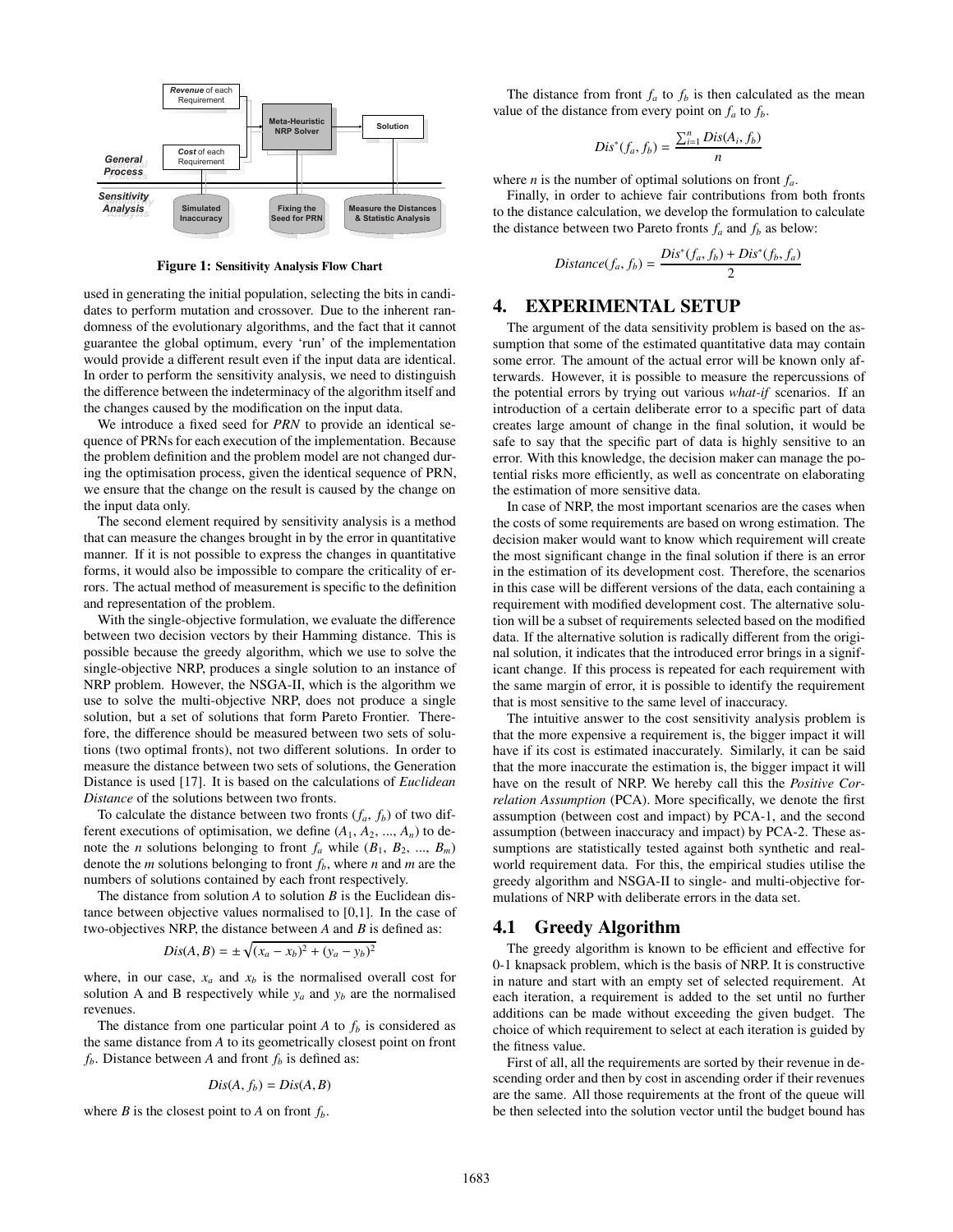been reached. Algorithm 1 shows the pseudo-code of the greedy algorithm used in the paper.

**input** : N:number of requirements; cost; budget **output**: solution; currentCost

**1** Sort the requirements in the order of descending revenue and then in the order of ascending cost if they share the same revenue

```
2 for i \leftarrow 1 to N do<br>3 if currentCost
```
**3 if**  $currentCost + cost(i) \le budget$  **then**<br>**4** *currentCost*  $\leftarrow currentCost + cost$ 

```
4 currentCost \leftarrow currentCost + cost(i);<br>5 solution(i) \leftarrow 1;
```
- $solution(i) \leftarrow 1;$
- **6 end**

**7 end**

**Algorithm 1**: Greedy Algorithm

# **4.2 NSGA-II**

The recent implementation of NSGA-II [9] from Zhang et al. [18] for multi-objective NRP is used in a simplified version. Initially, a random parent population  $P_0$  is created. The population size is *N*. The population is sorted using the non-dominated relations. Each solution is assigned a fitness value equal to its non-domination level. Binary tournament selection, crossover, and mutation operators are used to create a child population  $Q_0$  of size  $N$ . Then the NSGA-II procedure goes to the main loop which is described in Algorithm 2. Maximising the overall revenue and minimising the overall cost of each solution are considered as the two objectives for NSGA-II.

**1 while** *not stopping rule* **do** 2 Let  $R_t = P_t \cup Q_t$ ;<br>3 Let  $F =$  fast-non-Let  $F =$  fast-non-dominated-sort( $R_t$ ); **4** Let  $P_{t+1} = \emptyset$  and  $i = 1$ ;<br>**5** while  $|P_{t+1}| + |F_i| \le N$ 5 while  $|P_{t+1}| + |F_i| \le N$  do<br>6 Apply crowding-distan Apply crowding-distance-assignment( $F_i$ ); 7 Let  $P_{t+1} = P_{t+1} \cup F_i$ ;<br>8 Let  $i = i + 1$ ; Let  $i = i + 1$ ; **9 end 10**  $Sort(F_i, < n);$ <br>**11** Let  $P_{t+1} = P_{t+1}$ **11** Let  $P_{t+1} = P_{t+1} \cup F_i[1:(N-|P_{t+1}|)];$ <br> **12** Let  $Q_{t+1} = \text{make-new-pop}(P_{t+1});$ Let  $Q_{t+1}$  = make-new-pop( $P_{t+1}$ ); 13 Let  $t = t + 1$ ; **14 end Algorithm 2**: NSGA-II Algorithm

# **4.3 Requirement Data**

The paper uses two sets of synthetically generated data as well as a set of real-world requirements data obtained from a large telecommunication company. The first synthetic data is generated purely randomly, i.e. there is no correlation between the cost of a requirement and its expected revenue, which is connected to its fitness value in the optimisation problem. The second set is generated so that the cost of a requirement has a positive correlation with its expected revenue. Each of the two sets of synthetic data contains 30 requirements. The cost and revenue for each requirement are generated using the uniform distribution over the interval of [1, 1500] and [1, 10] respectively. Comparing the results from these two synthetic data set allows us to test the statistical significance of PCA.

The real-world requirement data is obtained from Motorola. It originally contains 40 different features that are interference-free, i.e. any combination of which can be implemented into a single product. However, 5 features that represent the core functionality of the product were combined by dependencies between themselves,

and it was decided that they will always be included in the final selection of requirements. This left us 35 features with so sparse a dependency relationship that it could be ignored.

# **4.4 Evaluation**

We modify the cost of each requirement only one at a time using 21 different Percentage Increase in Actual Cost (PIAC) values ranging from −50% to 50% with steps of 5%. A positive PIAC value means that the actual cost has increased compared to the estimated cost, which means an underestimation; a negative PIAC value means that the actual cost has decreased compared to the estimated cost, which means an overestimation. The Hamming distance and the Euclidean distance between the results from the modified data and the original data is used to quantify the difference observed in the multiple executions. Spearman's rank correlation coefficient is used to test PCA and analyse how the changes on result relates to the modifications of initial data.

## **4.5 Research Questions**

The paper presents the following research questions. **RQ1** and **RQ2** concern the statistical significance of PCA.

**RQ1:** Does the sensitivity analysis confirm PCA-1, i.e. the correlation between the cost of a requirement and its impact on NRP with statistical significance?

**RQ2:** Does the sensitivity analysis confirm PCA-2, i.e. the correlation between the level of inaccuracy and its impact on NRP with statistical significance?

**RQ1** and **RQ2** is quantitatively answered using Spearman's rank correlation analysis in Section 5. The third research question inherently requires qualitative analysis.

**RQ3:** Is there any exception to the general trend observed by PCA?

**RQ3** is answered by analysing the heat-map visualisation in Section 5.

# **5. RESULTS AND ANALYSIS**

## **5.1 Result From Single-Objective Formulation**

Figure  $2<sup>1</sup>$  shows four heat-map visualisations from the results of sensitivity analysis on Motorola's data set, using single-objective formulation of NRP. The *x*-axis corresponds to different instances of NRP, sorted in ascending order of the budget assigned to each instance. The *y*-axis corresponds to different requirements, sorted in ascending order of their estimated cost. The two heat-maps on the left show the Hamming distance between the original greedy algorithm solutions and the alternative solutions with PIAC value of  $\pm 25\%$ , i.e. the underestimate or overestimate error by 25% margin. Similarly, the two on the right show the results with PIAC value of  $\pm 50\%$ , i.e. the underestimate overestimate error by 50% margin. A darker colour represents a bigger Hamming distance.

The heat-map reveals the complex interaction between the budget and the revenue and cost of each requirement. A single requirement shows varying levels of sensitiveness depending on the combination of the budget and the margin of error. However, some straightforward patterns can be easily observed. First, errors on expensive requirements do not have any impact on smaller budgets if the original estimated cost and the modified cost are both larger than the given budget, of which the fact is reflected by the white area in the left lower corner of all four heat-maps. Second, when comparing the PIAC value of four heat-maps, the bigger PIAC

<sup>&</sup>lt;sup>1</sup>The animated GIF that depicts the evolution of sensitivity as budget level could be found at: http://www.dcs.kcl.ac.uk/pg/renjian/gecco2009.gif.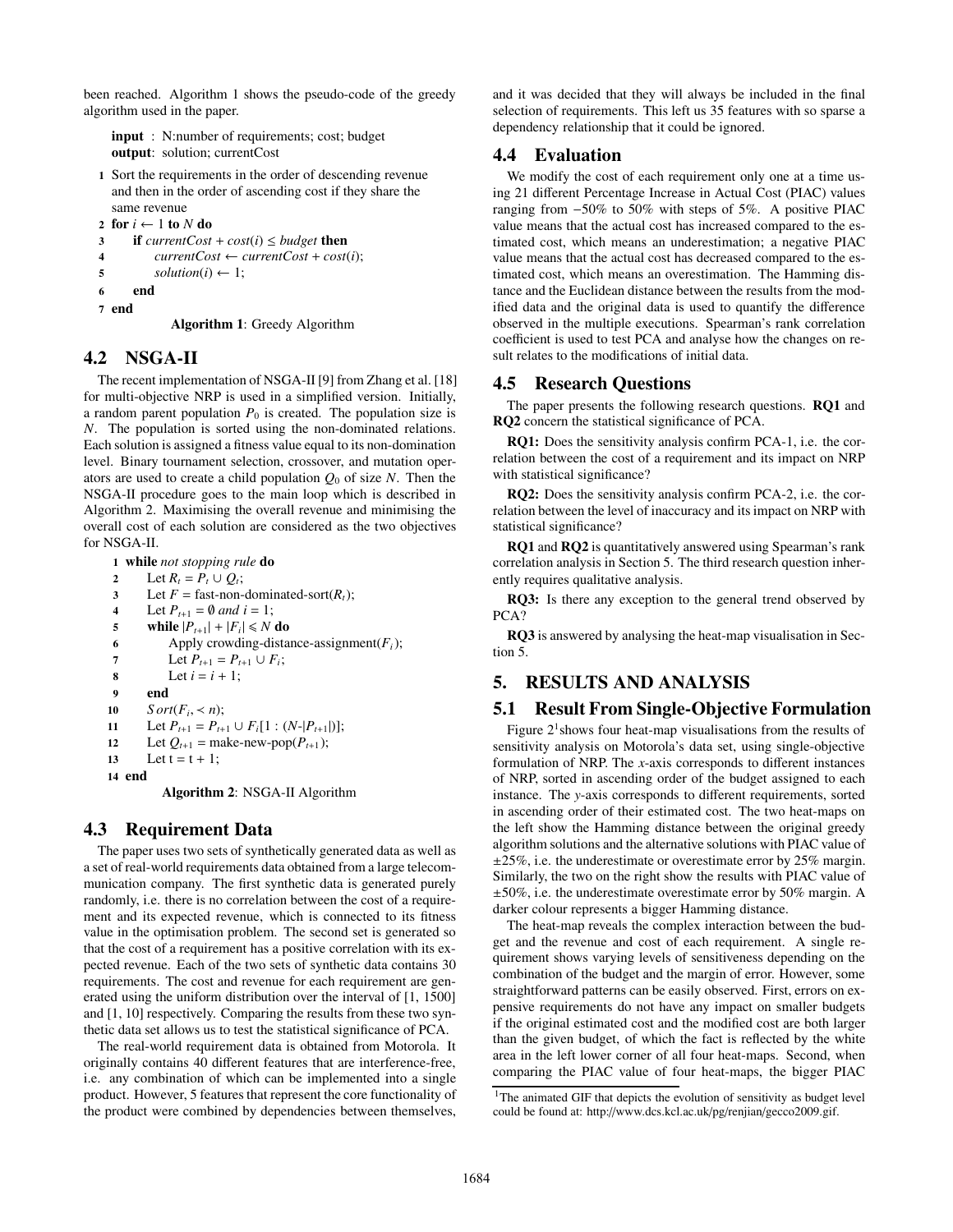

**Figure 2: Hamming distance from the original solution to the solution obtained by the greedy algorithm with PIAC value of** <sup>±</sup>25% **and** <sup>±</sup>50%**.**

value tend to bring more impact on the results. Third, when comparing the cost of each requirement, more expensive requirements tend to have bigger impact on the results. On the other hand, some cheaper requirements do not have any impact on the result if and only if their cost is overestimated (PIAC =  $-25\%$ ,  $-50\%$ ), in which cases the amount of errors is too small to free enough space on given budget for a more expensive requirement to be filled in. The last interesting observation is that some expensive requirements but with low revenue do not have any impact on Hamming distance across all budget values, since these requirements are sorted into the tail of the waiting queue, where the requirements are not likely to be selected.

However, due to the existence of budget constraint, it is not possible to visualise the trend with respect to the cost, the expected revenue, and the PIAC value at the same time. For this, we turn to the multi-objective formulation; since the Euclidean distance between two fronts incorporate differences in both the revenue and the cost, we can observe the trend between PIAC and its impact.

## **5.2 Result From Multi-Objective Formulation**

Figure 3 shows the heat-map visualisation generated from the sensitivity analysis for the MONRP formulation. The *x*-axis represents different PIAC values, ranging from −50% (overestimation) to 50% (underestimation). The *y*-axis represents different requirements, sorted by their development cost. By cross-referencing *x*axis and *y*-axis, it is possible to observe how much impact it makes to underestimate or overestimate the cost of a specific requirement by the given degree of error. The darker the colour is, the bigger impact the particular error has.

A few trends can be easily observed. First, one of the dominant trends across all three data sets is that the distance between the original and inaccurate front increases as PIAC value increases. Second, when comparing the cost of those requirements, more expensive requirements tend to have bigger impact on the results. These two observations are statistically tested in Section 5.3.

However, there are a few exceptions to the general trend. Certain requirement almost consistently has significant impact on the result. For example, the second requirement in the real-world data set consistently produces a noticeable Euclidean distance from PIAC value of −5% to −50%. This consistency provides two interesting insights into the real-world data set. First, this particular requirement brings about significant impact on the result even when its cost is reduced only by  $5\%$  (PIAC =  $-5\%$ ). Second, and more interestingly, further reduction in its cost still produces the same level of impact up to reduction of 50% (PIAC =  $-50\%$ ). This is due to the fact that the particular requirement has the lowest cost and lowest expected revenue among the requirements. It is possible to conclude that the threshold for overestimation of this particular requirement is 5%. If the PIAC value reaches the threshold value, the final solution will be different from the original solution.

## **5.3 Statistical Analysis**

Figure 4 and Figure 5 show the boxplots of Euclidean distances measured with different sets of data. Each boxplot in Figure 4 represents the Euclidean distances measured from all requirements that share the same value of development cost. Each boxplot in Figure 5 represents the Euclidean distances measured from all requirements in the data set for a specific PIAC value. In both fig-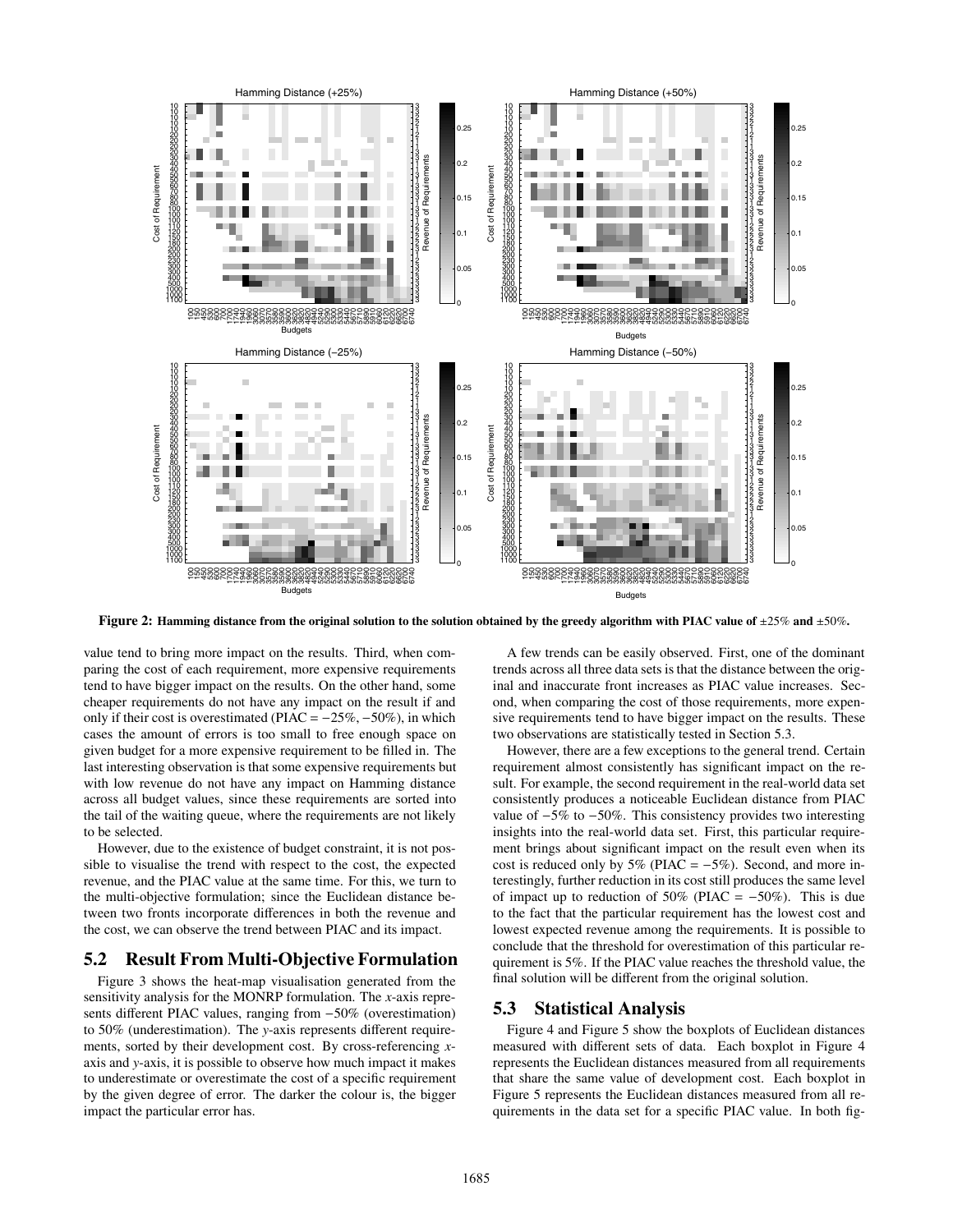![](_page_5_Figure_0.jpeg)

**Figure 3: Euclidean distance between original estimated Pareto-front and actual Pareto-front by di**ff**erent PIAC values.**

ures, the general trend is a positive correlation between Euclidean distance and PIAC or cost, meaning that larger PIAC values and larger development cost will have greater impact on the result.

The random data set with no correlation between cost and revenue shows a several unique data points that do not follow the overall trend. The position and number of these exception correspond to the exceptions observed in the corresponding heat-map in Figure 3. This implies that, if the data set contains requirements that do not fit the Positive Correlation Assumption, there are likely to exist exceptional requirements. With the random data set with positive correlation between cost and revenue, the PCA trend is more consistent and smooth.

![](_page_5_Figure_4.jpeg)

**Figure 4: Boxplots of Euclidean distances between Pareto-fronts for di**ff**erent costs of requirements**

To test PCA statistically, Spearman's rank correlation coefficient  $\rho$  is used to quantitatively describe the relationship between two pairs of separate variables. On the other hand, the *p*-value, which is the result of the permutation test, indicates whether the calculated value of  $\rho$  is significant to prove that there is a monotonic relationship between the pair of variables. The smaller the *p*-value is, the stronger monotonic correlation between the pair of compared variables exists. A *p*-value of 0.05 indicates that 95 times in 100 the monotonic relationship between two sets of variables occurred because a correlation exists, and not because of pure chances.

Figure 4 and Figure 5 are statistically analysed using Spearman's rank correlation analysis. The  $\rho$  (rho) values and the corresponding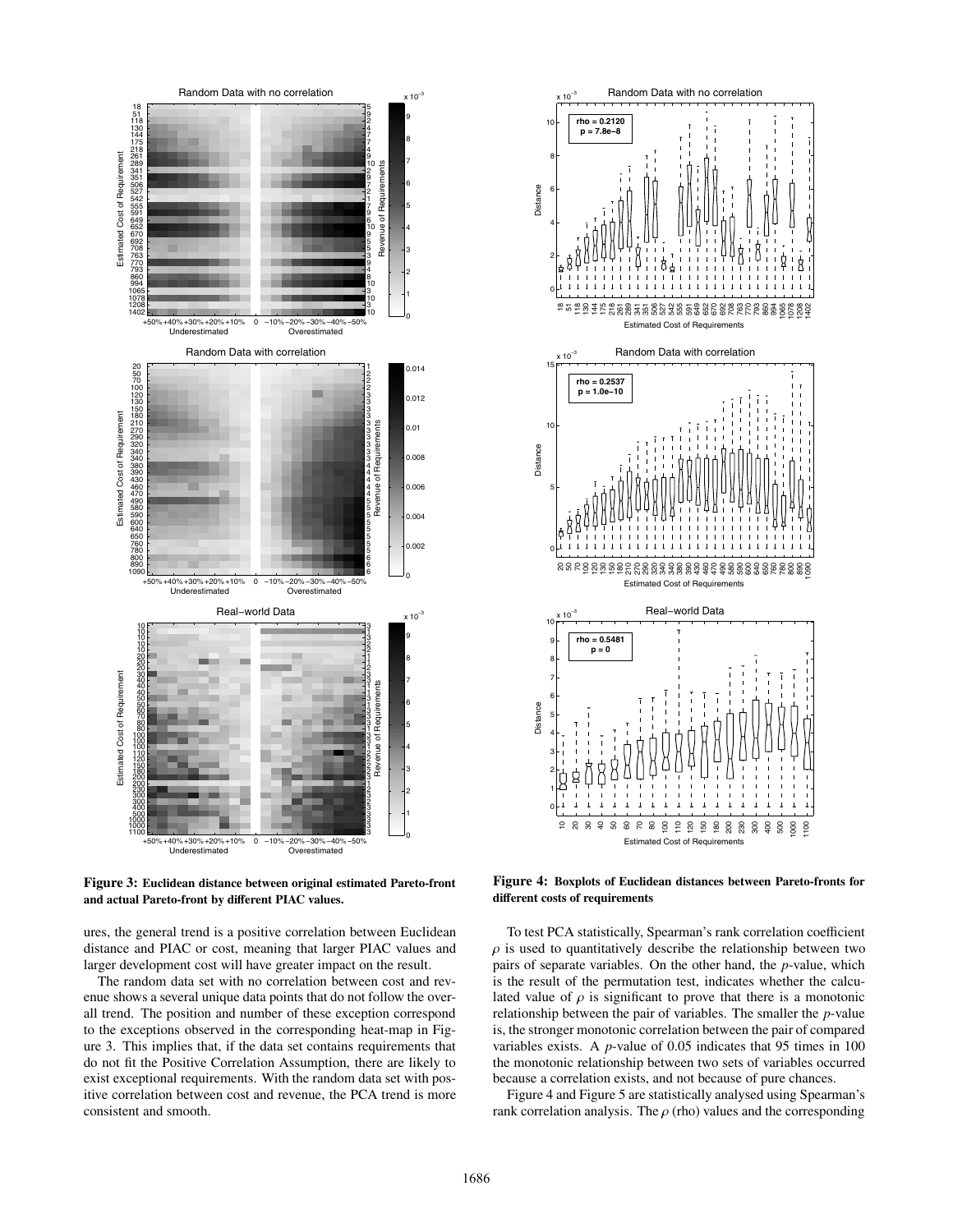![](_page_6_Figure_0.jpeg)

**Figure 5: Boxplots of Euclidean distances between Pareto-fronts for di**ff**erent PIAC values**

*p*-values are calculated and plotted in each figure. All the *p*-values are very close to zero,which indicates strong monotonic correlation between each pair of variables, meaning that larger PIAC values and larger development cost will have greater impact on the result. The visual observations of general trend of PCA-1 and PCA-2 are confirmed.

Table 1 shows the Spearman's correlation coefficient and the *p*values calculated for the relation between cost of requirements and Euclidean distance between two Pareto fronts for Motorola's data set on each level of PIAC. All the *p*-values are smaller than 0.05 which indicates the strong monotonic correlation between cost and impact. Again, this confirms the general trend predicted by PCA-1 at each level of PIAC.

| <b>PIAC</b> | $\rho_{cost}$ | $p_{cost}$ | <i>PIAC</i> | $\rho_{cost}$ | $p_{cost}$ |
|-------------|---------------|------------|-------------|---------------|------------|
| $+50%$      | 0.6648        | 0.0000     | $-50\%$     | 0.9246        | 0.0000     |
| $+45%$      | 0.8204        | 0.0000     | $-45%$      | 0.8918        | 0.0000     |
| $+40%$      | 0.7386        | 0.0000     | $-40%$      | 0.8912        | 0.0000     |
| $+35%$      | 0.8093        | 0.0000     | $-35%$      | 0.8940        | 0.0000     |
| $+30%$      | 0.7104        | 0.0000     | $-30%$      | 0.8646        | 0.0000     |
| $+25%$      | 0.6194        | 0.0001     | $-25%$      | 0.8520        | 0.0000     |
| $+20%$      | 0.5704        | 0.0003     | $-20%$      | 0.7560        | 0.0000     |
| $+15%$      | 0.8155        | 0.0000     | $-15%$      | 0.6370        | 0.0000     |
| $+10%$      | 0.6256        | 0.0001     | $-10%$      | 0.4645        | 0.0049     |
| $+5%$       | 0.4239        | 0.0112     | $-5%$       | 0.3600        | 0.0336     |
| $0\%$       | 0.5026        | 0.0021     |             |               |            |

Table 1: Spearman's rank correlation coefficient and *p*-values be**tween cost and impact. For all PIAC values, the** ρ **values are statistically significant at the confidence level of 95%.**

| Req. | $\rho$ piac | $\boldsymbol{p}$ | Req. | PPLAC  | p      |
|------|-------------|------------------|------|--------|--------|
|      | 0.9474      | 0.0000           | 19   | 0.7318 | 0.0002 |
| 2    | 0.8591      | 0.0000           | 20   | 0.8929 | 0.0000 |
| 3    | 0.8825      | 0.0000           | 21   | 0.7188 | 0.0002 |
| 4    | 0.8591      | 0.0000           | 22   | 0.8591 | 0.0000 |
| 5    | 0.9604      | 0.0000           | 23   | 0.7786 | 0.0000 |
| 6    | 0.9630      | 0.0000           | 24   | 0.7890 | 0.0000 |
| 7    | 0.7942      | 0.0000           | 25   | 0.8721 | 0.0000 |
| 8    | 0.7890      | 0.0000           | 26   | 0.9136 | 0.0000 |
| 9    | 0.9032      | 0.0000           | 27   | 0.6929 | 0.0005 |
| 10   | 0.4487      | 0.0413           | 28   | 0.8617 | 0.0000 |
| 11   | 0.8643      | 0.0000           | 29   | 0.2071 | 0.3676 |
| 12   | 0.8773      | 0.0000           | 30   | 0.8877 | 0.0000 |
| 13   | 0.9266      | 0.0000           | 31   | 0.9578 | 0.0000 |
| 14   | 0.3188      | 0.1589           | 32   | 0.8123 | 0.0000 |
| 15   | 0.6305      | 0.0022           | 33   | 0.9162 | 0.0000 |
| 16   | 0.8981      | 0.0000           | 34   | 0.8331 | 0.0000 |
| 17   | 0.2461      | 0.2822           | 35   | 0.7838 | 0.0000 |
| 18   | 0.6929      | 0.0005           |      |        |        |

Table 2: Spearman's rank correlation coefficient between PIAC value and impact. For most requirements, the observed  $\rho$  values are statisti**cally significant at the confidence level of 95%.**

Similarly, Table 2 shows the  $\rho$  and the *p*-value for the PIAC values and Euclidean distance for each requirement from Motorola's data set. Again, the result confirms the general trend predicted by PCA-2.

## **5.4 Answers to the Research Questions**

**RQ1** and **RQ2** are answered by the statistical analysis shown in Table 1 and Table 2. The Spearman's rank correlation coefficient confirms that there exists a positive correlation between the cost of each requirement and the impact, and between the level of inaccuracy and the impact. The correlation is statistically significant with confidence level of 95%.

However, it is the overall trends and the exceptions observed in Figure 3, Figure 4 and Figure 5 that would be of particular interest to the decision maker. First, while the PCA is statistically confirmed in general, there are exceptions to the trends. In Figure 3, the heat-map for the random data set with no correlation shows that the requirements that have relatively high and low impact factor from distinct horizontal bands. This phenomenon is weakened in the second heat-map for the random data set with correlation. Finally, the real world data shows much more complex patterns with very few distinct horizontal bands.

Comparing the first and the second heat-map, it can be said that the correlation between the cost and the expected revenue of requirements is an important factor in sensitivity analysis. More specifically, if it is likely that some requirements have high cost and low revenue, or vice versa, these requirements are more likely to contribute to create the sensitive region in NRP solution.

Figure 4 and Figure 5 also visually confirm PCA-1 and PCA-2 respectively. In Figure 4, we can observe unique boxplots with very small variance which correspond to the low-impact horizontal